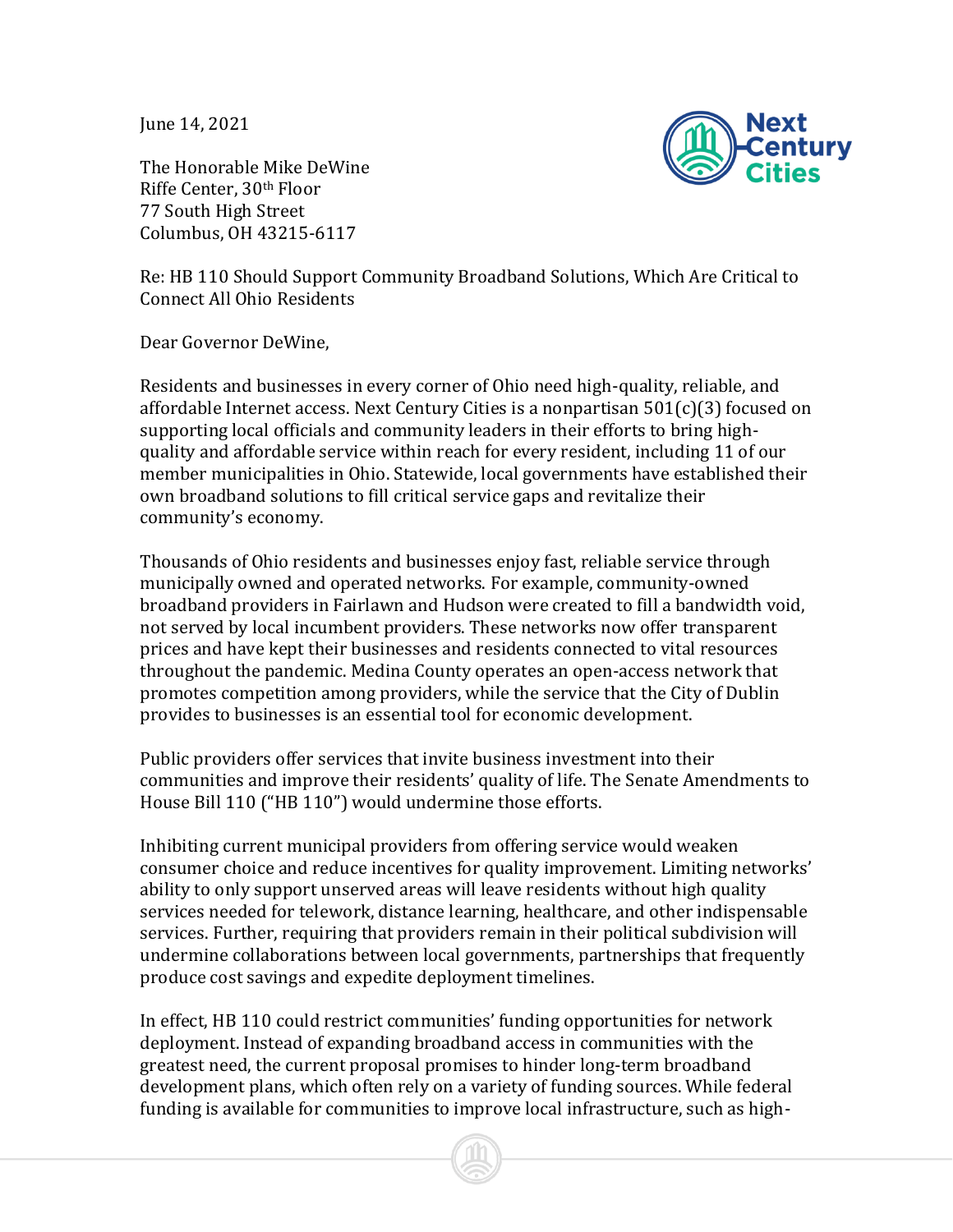speed broadband networks, HB 110 could also cut Ohio communities off from critical funding pools, sabotaging new and future opportunities to improve broadband infrastructure.

There are local and statewide benefits associated with Ohio communities being able to take full advantage of any and all resources aimed at improving digital infrastructure, but local governments need the authority to provide service wherever they build networks.

Rather than restricting the purposes for which communities can use their broadband infrastructure funds, legislative remedies should support a collaborative approach to expanding broadband access. That requires inviting local solutions that redefine connectivity for Ohioans who have persistently struggled to get online.

We look forward to partnering with your office and the House of Representatives, working together to ensure that all Ohioans can get online.

Sincerely,

Next Century Cities

City of Canton Patrick Barton, Director of Information Technology

City of Dublin Dana McDaniel, City Manager

City of East Liverpool Greg Bricker, Mayor

City of Fairlawn Ernie Staten, Director of Public Service

City of Hudson Jane Howington, City Manager Jim Stifler, Chief Economic Officer Paul Leedham, Chief Innovation Officer

City of Zanesville Donald Mason, Mayor

Heartland-Council of Governments/North Central Ohio Computer Cooperative Andy Melick, Executive Director

Miami Valley Educational Computer Association Thor Sage, Executive Director